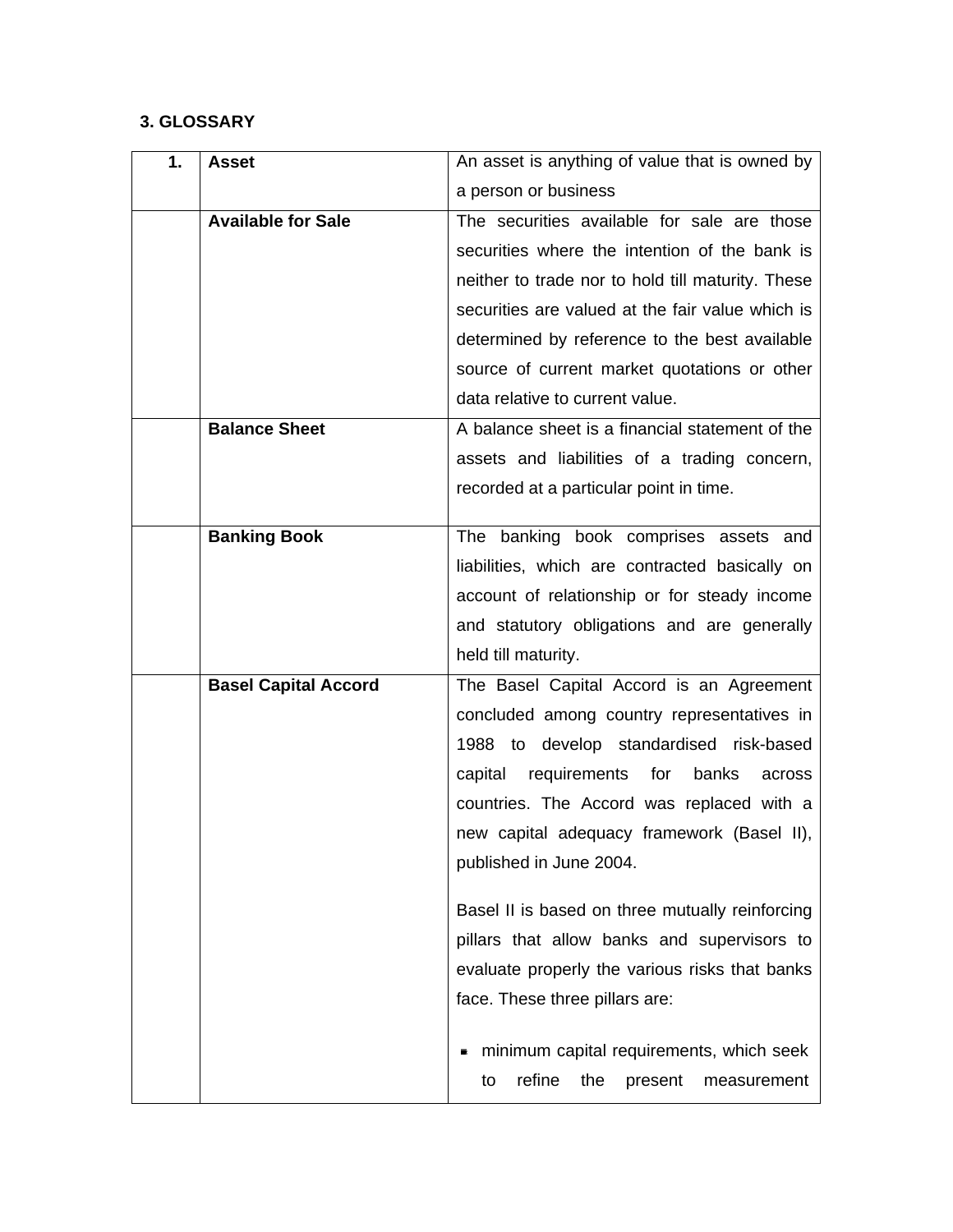|                                 | framework                                                                 |
|---------------------------------|---------------------------------------------------------------------------|
|                                 | supervisory review of an institution's                                    |
|                                 | capital adequacy and internal assessment                                  |
|                                 | process;                                                                  |
|                                 | market<br>discipline<br>through<br>effective                              |
|                                 | disclosure to encourage safe and sound                                    |
|                                 | banking practices                                                         |
| <b>Basel Committee on</b>       | The Basel Committee is a committee of bank                                |
| <b>Banking Supervision</b>      | supervisors consisting of members from each                               |
|                                 | of the G10 countries. The Committee is a                                  |
|                                 | forum for discussion on the handling of                                   |
|                                 | specific supervisory problems. It coordinates                             |
|                                 | the sharing of supervisory responsibilities                               |
|                                 | among national authorities in respect of banks'                           |
|                                 | foreign establishments with the aim of                                    |
|                                 | ensuring effective supervision of banks'                                  |
|                                 | activities worldwide.                                                     |
| <b>Basic Indicator Approach</b> | An operational risk measurement technique                                 |
|                                 | permitted under Basel II. The approach sets a                             |
|                                 | charge for operational risk as a<br>fixed                                 |
|                                 | percentage ("alpha factor") of a<br>single                                |
|                                 | indicator. The indicator serves as a proxy for                            |
| <b>Basis Risk</b>               | the bank's risk exposure.<br>The risk that the interest rate of different |
|                                 | assets, liabilities and off-balance sheet items                           |
|                                 | may change in different magnitude is termed                               |
|                                 | as basis risk.                                                            |
| <b>Capital</b>                  | Capital refers to the funds (e.g., money, loans,                          |
|                                 | equity) which are available to carry on a                                 |
|                                 | business, make an investment, and generate                                |
|                                 | future revenue. Capital also refers to physical                           |
|                                 | assets which can be used to generate future                               |
|                                 | returns.                                                                  |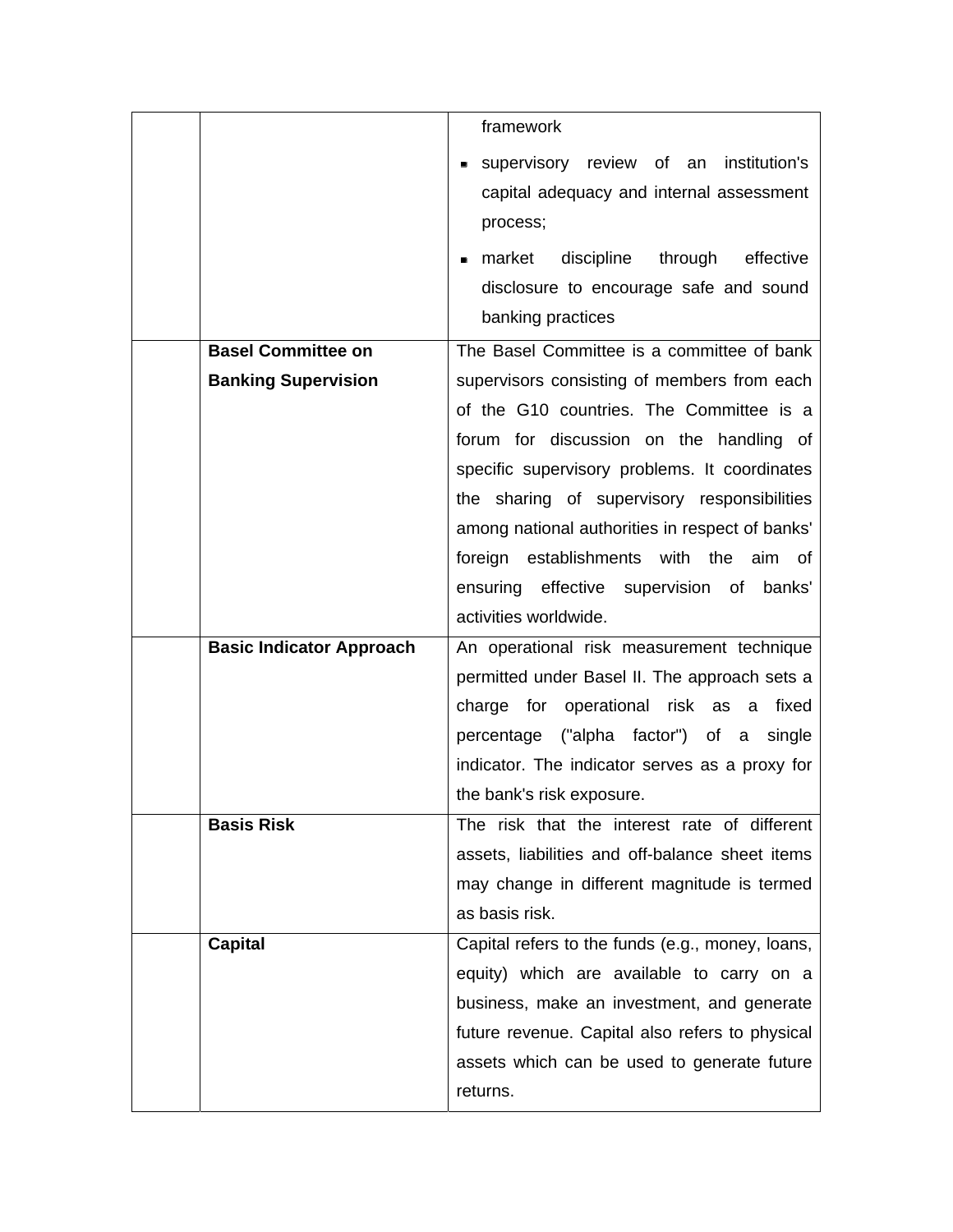| Capital adequacy        | A measure of the adequacy of an entity's          |
|-------------------------|---------------------------------------------------|
|                         | capital resources in relation to its current      |
|                         | liabilities and also in relation to the risks     |
|                         | associated with its assets.                       |
|                         | An appropriate level of capital adequacy          |
|                         | ensures that the entity has sufficient capital to |
|                         | support its activities and that its net worth is  |
|                         | sufficient to absorb adverse changes in the       |
|                         | value of its assets without becoming insolvent.   |
|                         | For example, under BIS (Bank for International    |
|                         | Settlements) rules, banks are required to         |
|                         | maintain a certain level of capital against their |
|                         | risk-adjusted assets.                             |
| <b>Capital reserves</b> | That portion of a company's profits not paid      |
|                         | out as dividends to shareholders. They are        |
|                         | also known as undistributable reserves.           |
| <b>Convertible Bond</b> | A bond giving the investor the option to          |
|                         | convert the bond into equity at a fixed           |
|                         | conversion price or as per a pre-determined       |
|                         | pricing formula.                                  |
| <b>Core Capital</b>     | Tier 1 capital is generally referred to as Core   |
|                         | Capital                                           |
| <b>Credit risk</b>      | Risk that a party to a contractual agreement or   |
|                         | transaction will be unable to meet their          |
|                         | obligations or will default on commitments.       |
|                         | Credit risk can be associated with almost any     |
|                         | transaction or instrument such as swaps,          |
|                         | repos, CDs, foreign exchange transactions,        |
|                         | etc.                                              |
|                         | Specific types of credit risk include sovereign   |
|                         | risk, country risk, legal or force majeure risk,  |
|                         | marginal risk and settlement risk.                |
| <b>Debentures</b>       | Bonds issued by a company bearing a fixed         |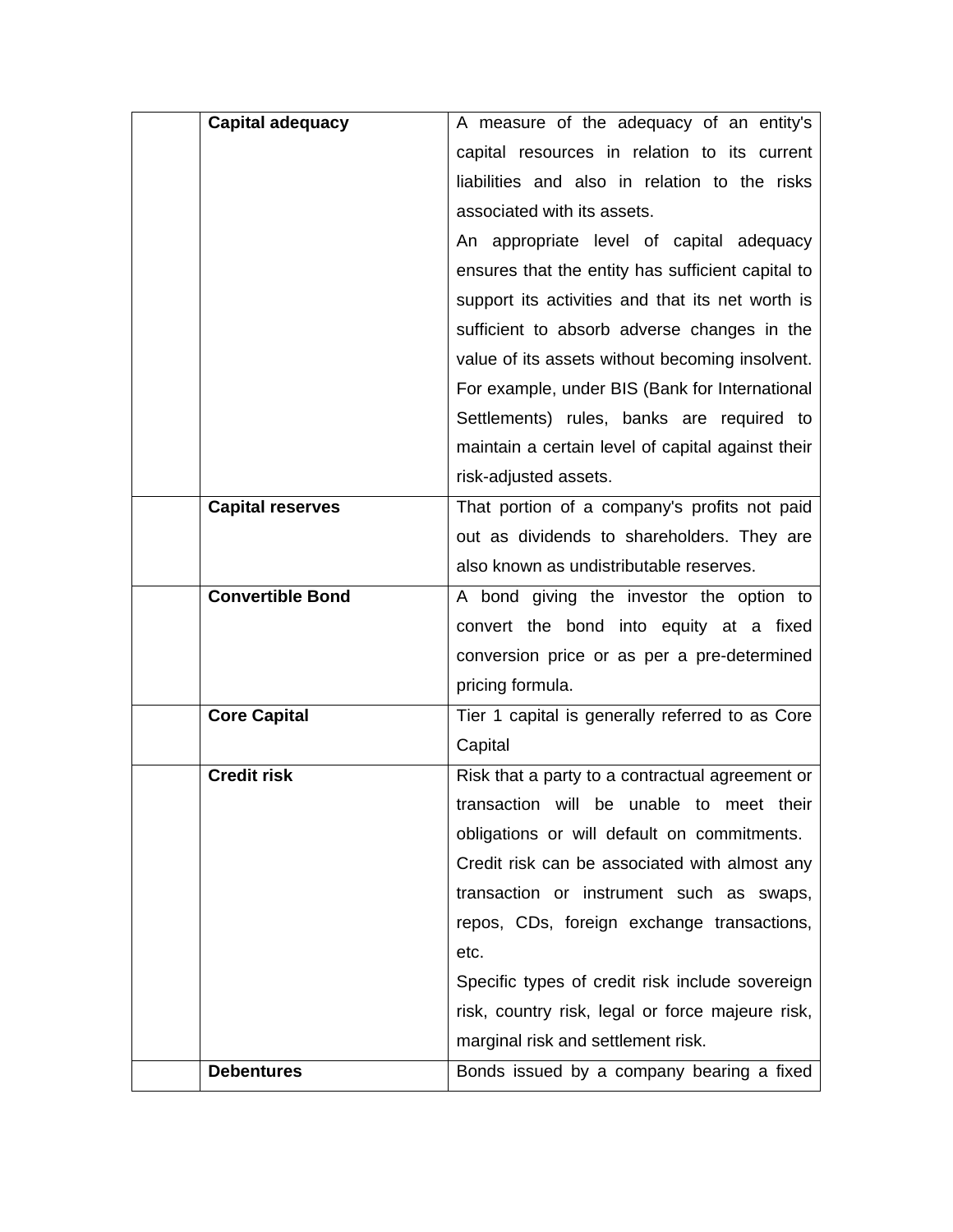|                            | rate of interest usually payable half yearly on |
|----------------------------|-------------------------------------------------|
|                            | specific dates and principal amount repayable   |
|                            | on a particular date on redemption of the       |
|                            | debentures.                                     |
|                            |                                                 |
| <b>Deferred Tax Assets</b> | Unabsorbed depreciation and carry forward of    |
|                            | losses which can be set-off against future      |
|                            | taxable income which is considered as timing    |
|                            | differences result in deferred tax assets. The  |
|                            | deferred Tax Assets are accounted as per the    |
|                            | <b>Accounting Standard 22.</b>                  |
|                            | Deferred Tax Assets have an effect of           |
|                            | decreasing future income tax payments, which    |
|                            | indicates that they are prepaid income taxes    |
|                            | and meet definition of assets. Whereas          |
|                            | deferred tax liabilities have an effect of      |
|                            | increasing future year's income tax payments,   |
|                            | which indicates that they are accrued income    |
|                            | taxes and meet definition of liabilities        |
| <b>Derivative</b>          | A derivative instrument derives much of its     |
|                            | value from an underlying product. Examples of   |
|                            | derivatives include futures, options, forwards  |
|                            | and swaps. For example, a forward contract      |
|                            | can be derived from the spot currency market    |
|                            | and the spot markets for borrowing and          |
|                            | lending. In the past, derivative instruments    |
|                            | tended to be restricted only to those products  |
|                            | which could be derived from spot markets.       |
|                            | However, today the term seems to be used for    |
|                            | any product that can be derived from any        |
|                            | other.                                          |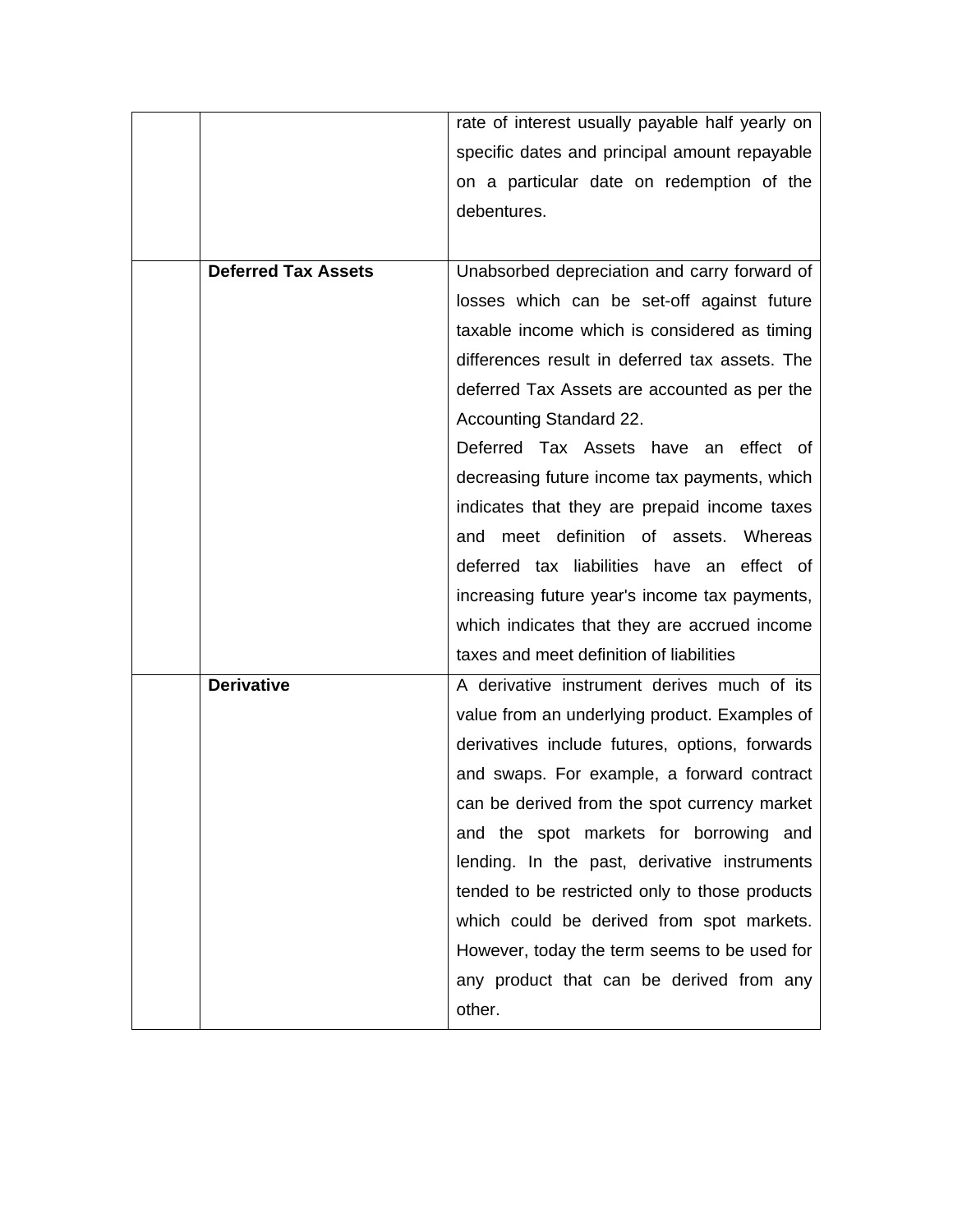| <b>Duration</b>                    | Duration (Macaulay duration) measures the           |
|------------------------------------|-----------------------------------------------------|
|                                    | price volatility of fixed income securities. It is  |
|                                    | often used in the comparison of the interest        |
|                                    | rate risk between securities with different         |
|                                    | coupons and different maturities. It is the         |
|                                    | weighted average of the present value of all        |
|                                    | the cash flows associated with a fixed income       |
|                                    | security. It is expressed in years. The duration    |
|                                    | of a fixed income security is always shorter        |
|                                    | than its term to maturity, except in the case of    |
|                                    | zero coupon securities where they are the           |
|                                    | same.                                               |
| <b>Foreign Institutional</b>       | institution established or incorporated<br>An       |
| <b>Investor</b>                    | outside<br>India<br>which proposes<br>to<br>make    |
|                                    | investment in India insecurities; provided that     |
|                                    | a domestic asset management company or              |
|                                    | domestic portfolio manager who manages              |
|                                    | funds raised or collected or brought from           |
|                                    | outside India for investment in India on behalf     |
|                                    | of a sub-account, shall be deemed to be a           |
|                                    | Foreign Institutional Investor.                     |
| <b>Forward Contract</b>            | A forward contract is an agreement between          |
|                                    | two parties to buy or sell an agreed amount of      |
|                                    | a commodity or financial instrument at an           |
|                                    | agreed price, for delivery on an agreed future      |
|                                    | date. In contrast to a futures contract, a          |
|                                    | forward<br>contract is<br>not transferable<br>or    |
|                                    | tradable,<br>exchange<br>its<br>terms<br>are<br>not |
|                                    | standardized and no margin is exchanged.            |
|                                    | The buyer of the forward contract is said to be     |
|                                    | long the contract and the seller is said to be      |
|                                    | short the contract.                                 |
| <b>General provisions and loss</b> | Such reserves, if they are not attributable to      |
| reserves                           | the actual diminution in value or identifiable      |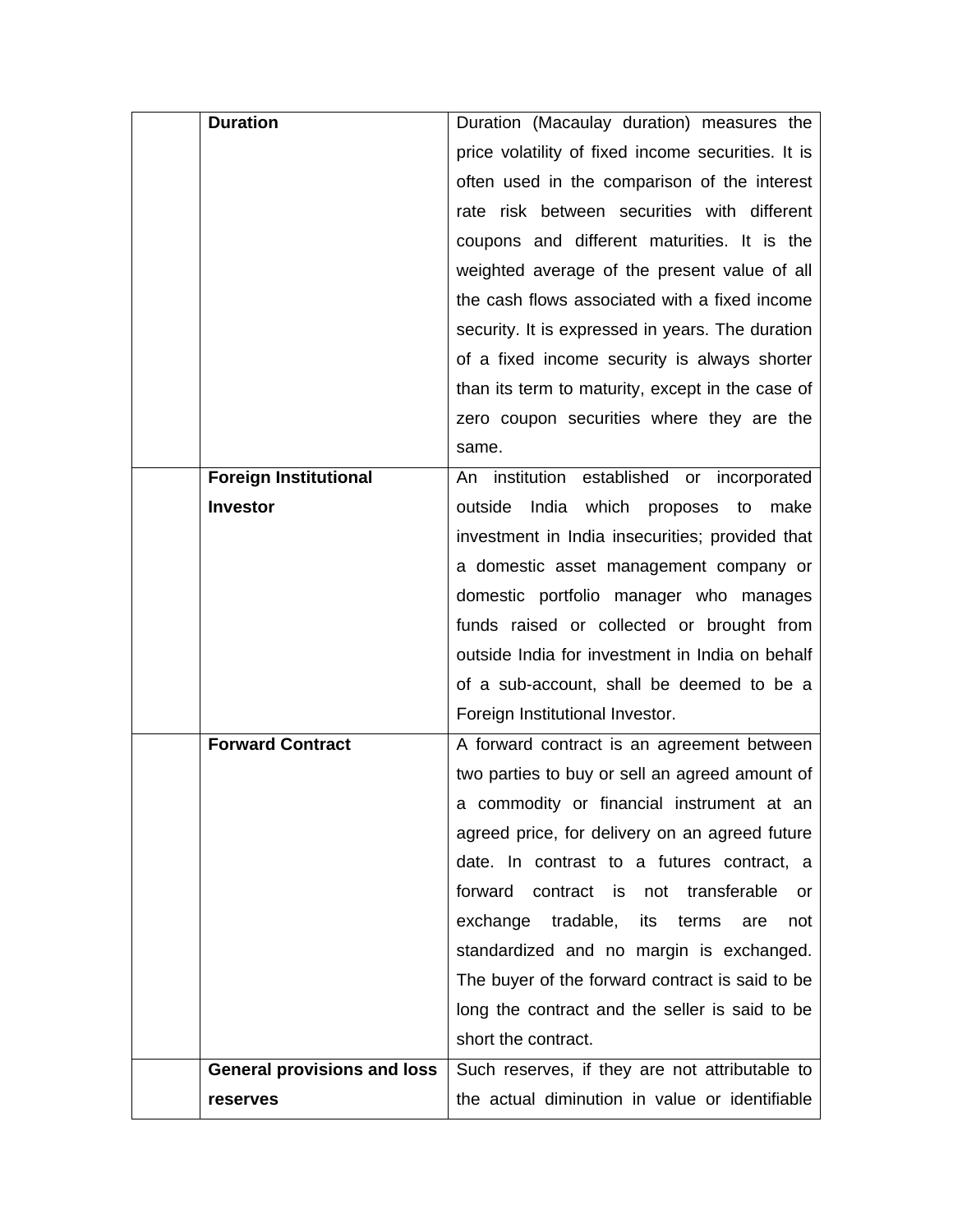|                                | potential loss in any specific asset and are       |
|--------------------------------|----------------------------------------------------|
|                                | available to meet unexpected losses, can be        |
|                                | included in Tier II capital                        |
| <b>General risk</b>            | Risk that relates to overall market conditions     |
|                                | while specific risk is risk that relates to the    |
|                                | issuer of a particular security                    |
| <b>Hedging</b>                 | Taking action to eliminate or reduce exposure      |
|                                | to risk                                            |
| <b>Held for Trading</b>        | Securities where the intention is to trade by      |
|                                | taking advantage of short-term price / interest    |
|                                | rate movements.                                    |
| <b>Horizontal Disallowance</b> | A disallowance of offsets to required capital      |
|                                | used the BIS Method for assessing market risk      |
|                                | for regulatory capital. In order to calculate the  |
|                                | capital required for interest rate risk of a       |
|                                | trading portfolio, the BIS Method allows offsets   |
|                                | of long and short positions. Yet interest rate     |
|                                | risk of instruments at different horizontal points |
|                                | of the yield curve are not perfectly correlated.   |
|                                | Hence, the BIS Method requires that a portion      |
|                                | of these offsets be disallowed.                    |
| <b>Hybrid debt capital</b>     | In this category, fall a number of capital         |
| instruments                    | instruments,<br>which<br>combine<br>certain        |
|                                | characteristics of equity and certain              |
|                                | characteristics of debt. Each has a particular     |
|                                | feature, which can be considered to affect its     |
|                                | quality as capital. Where these instruments        |
|                                | have close similarities to equity, in particular   |
|                                | when they are able to support losses on an         |
|                                | ongoing basis without triggering liquidation,      |
|                                | they may be included in Tier II capital.           |
| Interest rate risk             | Risk that the financial value of assets or         |
|                                | liabilities (or inflows/outflows) will be altered  |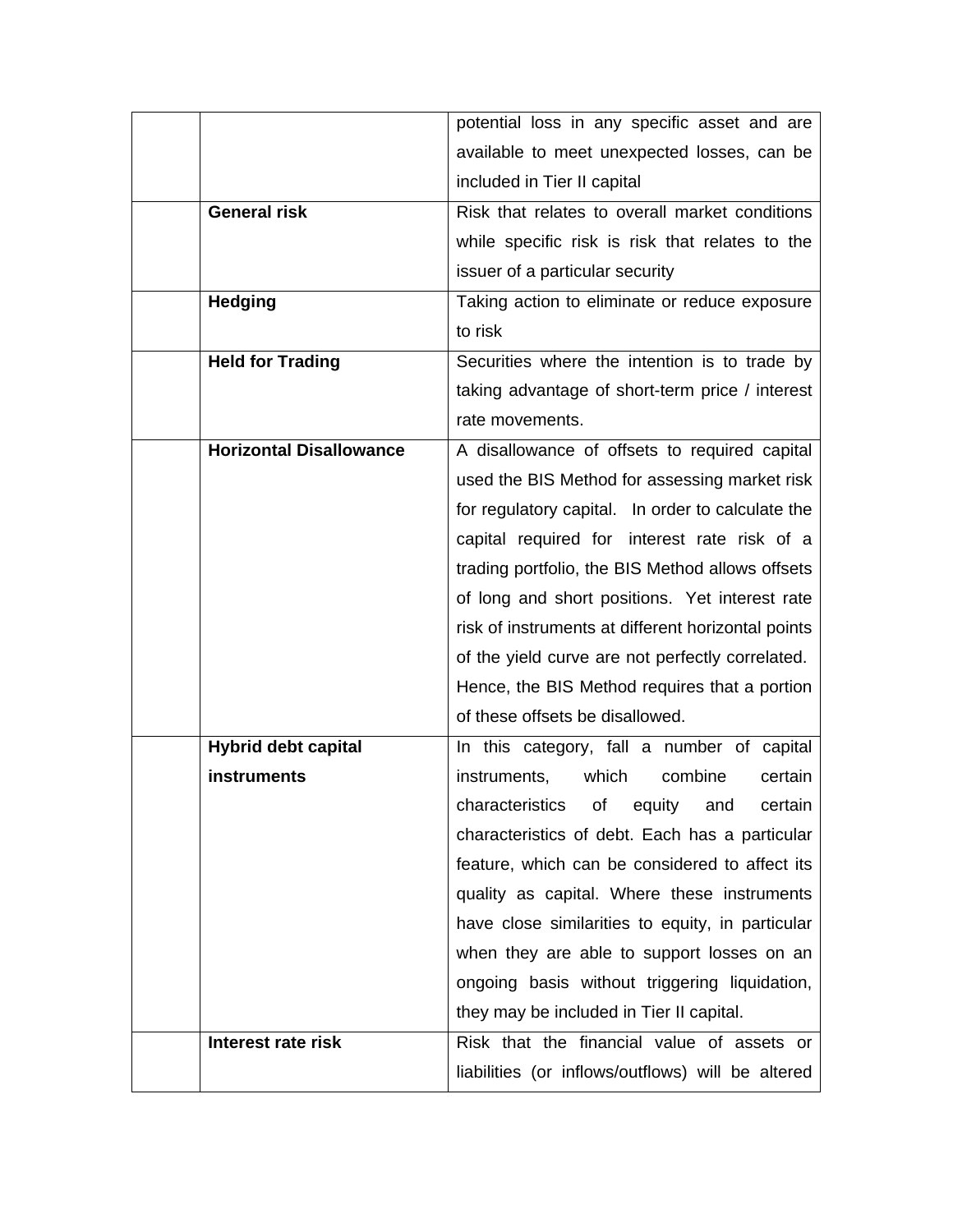|                          | because of fluctuations in interest rates. For     |
|--------------------------|----------------------------------------------------|
|                          | example, the risk that future investment may       |
|                          | have to be made at lower rates and future          |
|                          | borrowings at higher rates.                        |
| <b>Long Position</b>     | A long position refers to a position where gains   |
|                          | arise from a rise in the value of the underlying.  |
| <b>Market risk</b>       | Risk of loss arising from movements in market      |
|                          | prices or rates away from the rates or prices      |
|                          | set out in a transaction or agreement.             |
| <b>Modified Duration</b> | The modified duration or volatility of an interest |
|                          | bearing security is its Macaulay duration          |
|                          | divided by one plus the coupon rate of the         |
|                          | security. It represents the percentage change      |
|                          | in a securities' price for a 100 basis points      |
|                          | change in yield. It is generally accurate for      |
|                          | only<br>small<br>changes<br>the<br>yield.<br>in.   |
|                          | dΡ<br>MD =<br>dY P                                 |
|                          | where:                                             |
|                          | Modified<br>duration.<br>MD                        |
|                          | $P =$ Gross price (i.e. clean price plus accrued   |
|                          | interest).                                         |
|                          | $dP =$ Corresponding small change in price.        |
|                          | dY = Small change in yield compounded with         |
|                          | the frequency of the coupon payment.               |
| Mortgage-backed security | A bond-type security in which the collateral is    |
|                          | provided by a pool of mortgages. Income from       |
|                          | the underlying mortgages is used to meet           |
|                          | interest and principal repayments.                 |
| <b>Mutual Fund</b>       | Mutual Fund is a mechanism for pooling the         |
|                          | resources by issuing units to the investors and    |
|                          | investing funds in securities in accordance        |
|                          | with objectives as disclosed in offer document.    |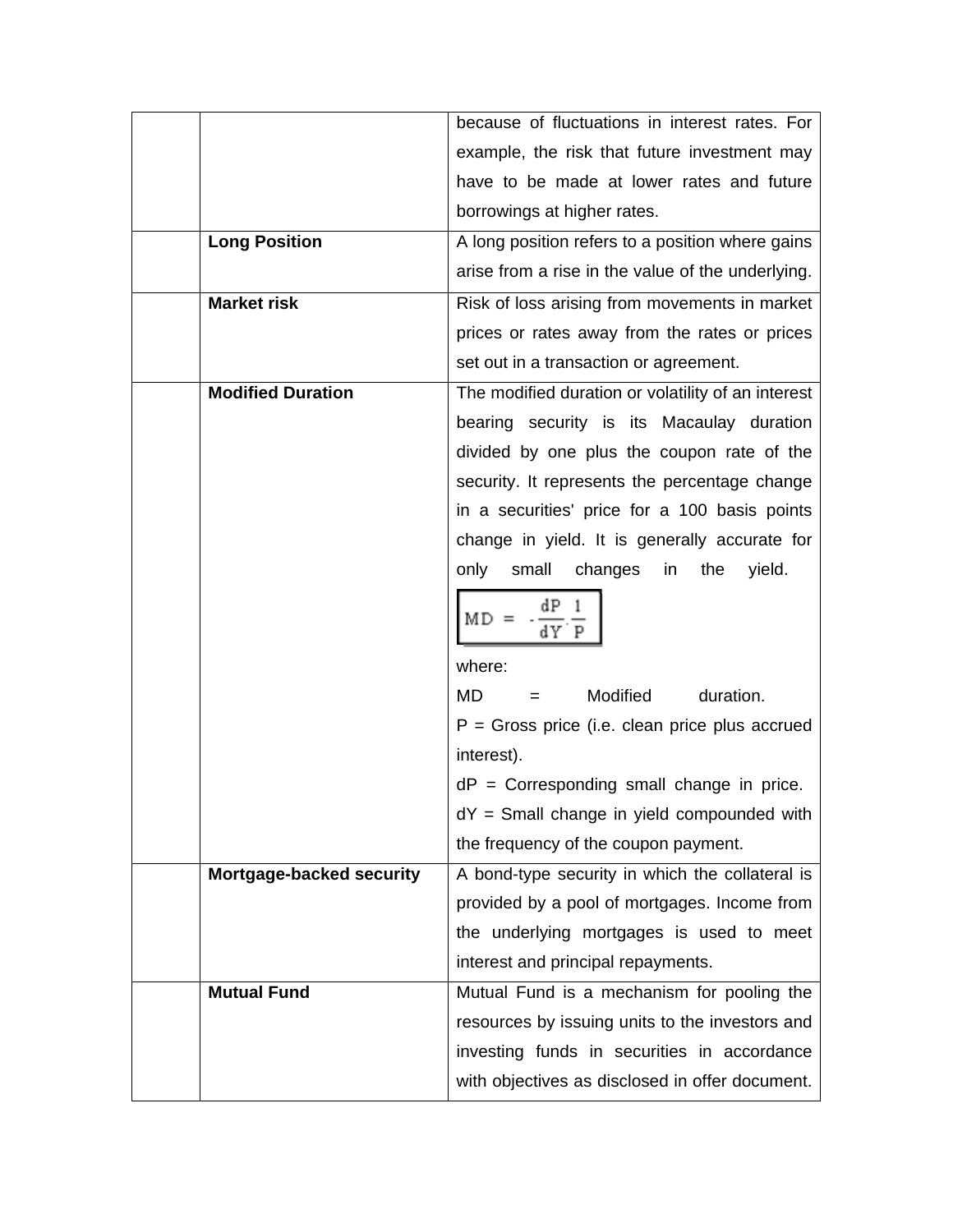|                            | A fund established in the form of a trust to             |
|----------------------------|----------------------------------------------------------|
|                            | raise monies through the sale of units to the            |
|                            | public or a section of the public under one or           |
|                            | more schemes for investing in securities,                |
|                            | including money market instruments.                      |
| <b>Net Interest Margin</b> | Net interest margin is the net interest income           |
|                            | divided by average interest earning assets               |
| <b>Net NPA</b>             | Net NPA = Gross NPA $-$ (Balance in Interest             |
|                            | Suspense account + DICGC/ECGC claims                     |
|                            | received and held pending adjustment + Part              |
|                            | payment received and kept in suspense                    |
|                            | account + Total provisions held)'                        |
| <b>Nostro accounts</b>     | Foreign currency settlement accounts that a              |
|                            | bank<br>maintains<br>with<br>its<br>overseas             |
|                            | correspondent banks. These accounts are                  |
|                            | assets of the domestic bank.                             |
| <b>Off-Balance Sheet</b>   | Off-Balance Sheet exposures refer to the                 |
| exposures                  | business activities of a bank that generally do          |
|                            | not involve booking assets (loans) and taking            |
|                            | deposits. Off-balance sheet activities normally          |
|                            | generate fees, but produce liabilities or assets         |
|                            | that are deferred or contingent and thus, do             |
|                            | not appear on the institution's balance sheet            |
|                            | until or unless they become actual assets or             |
|                            | liabilities.                                             |
| <b>Open position</b>       | It is the net difference between the amounts             |
|                            | payable and amounts receivable in a particular           |
|                            | instrument or commodity. It results from the             |
|                            | existence of a net long or net short position in         |
|                            | the particular instrument or commodity.                  |
| <b>Option</b>              | An option is a contract which grants the buyer           |
|                            | the right, but not the obligation, to buy (call          |
|                            | option)<br>sell<br>(put<br>option)<br>or<br>an<br>asset, |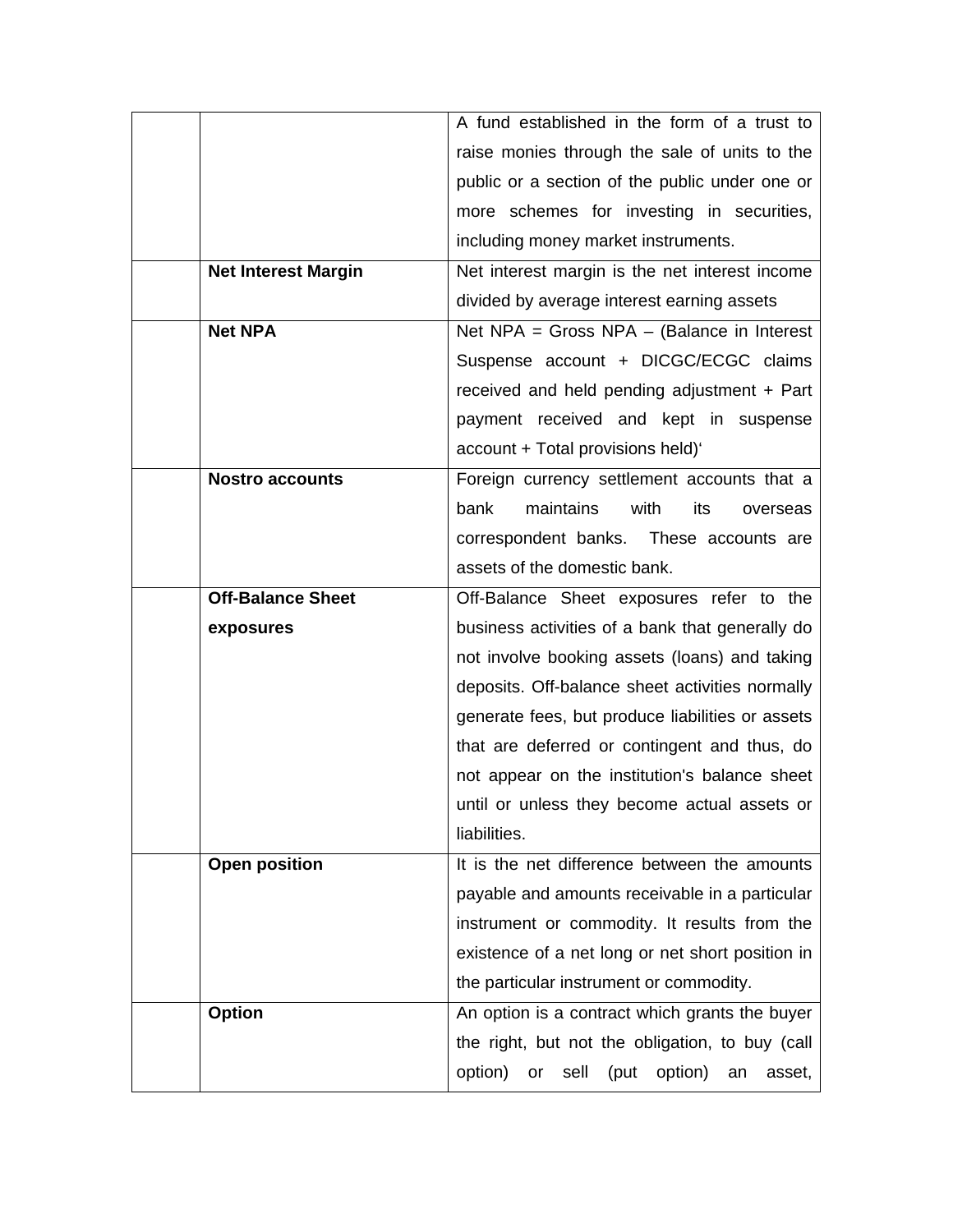|                         | commodity, currency or financial instrument at      |
|-------------------------|-----------------------------------------------------|
|                         | an agreed rate (exercise price) on or before an     |
|                         | agreed date (expiry or settlement date). The        |
|                         | buyer pays the seller an amount called the          |
|                         | premium in exchange for this right. This            |
|                         | premium is the price of the option.                 |
| <b>Risk</b>             | The possibility of an outcome not occurring as      |
|                         | expected. It can be measured and is not the         |
|                         | same as uncertainty, which is not measurable.       |
|                         | In financial terms, risk refers to the possibility  |
|                         | of financial loss. It can be classified as          |
|                         | credit risk, market risk and operational risk.      |
| <b>Risk Asset Ratio</b> | A bank's risk asset ratio is the ratio of a bank's  |
|                         | risk assets to its capital funds. Risk assets       |
|                         | include<br>assets<br>other than<br>highly<br>rated  |
|                         | government<br>and<br>government<br>agency           |
|                         | obligations and cash, for example, corporate        |
|                         | bonds and loans. The capital funds include          |
|                         | capital and undistributed reserves. The lower       |
|                         | the risk asset ratio the better the bank's 'capital |
|                         | cushion'                                            |
| <b>Risk Weights</b>     | Basel II sets out a risk-weighting schedule for     |
|                         | measuring the credit risk of obligors. The risk     |
|                         | weights are linked to ratings given to              |
|                         | financial<br>institutions<br>sovereigns,<br>and     |
|                         | corporations by external credit rating agencies.    |
| <b>Securitisation</b>   | whereby<br>similar<br>debt<br>The<br>process        |
|                         | instruments/assets are pooled together and          |
|                         | repackaged into marketable securities which         |
|                         | can be sold to investors. The process of loan       |
|                         | securitisation is used by banks to move their       |
|                         | assets off the balance sheet in order to            |
|                         | improve their capital asset ratios.                 |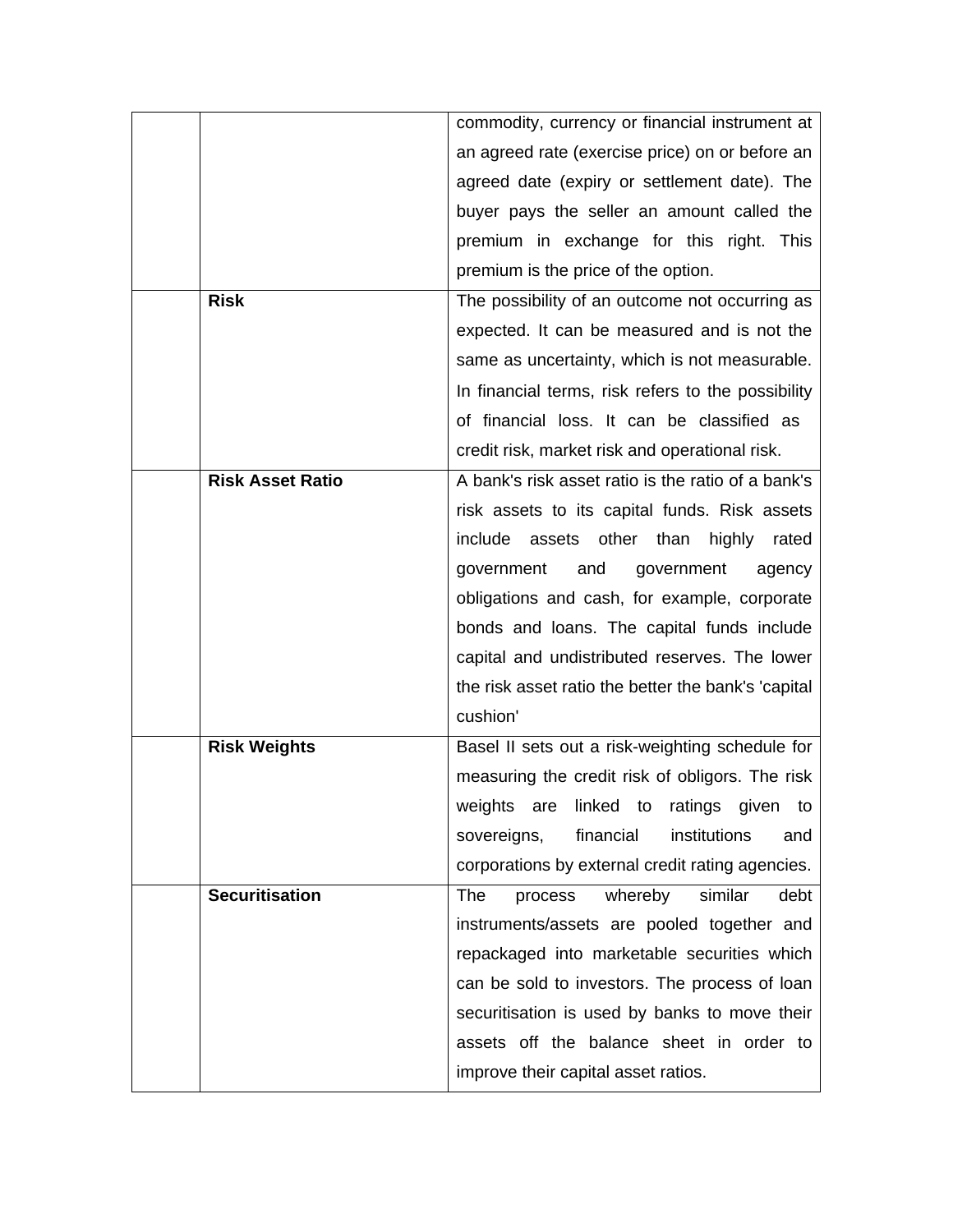| <b>Short position</b>         | A short position refers to a position where       |
|-------------------------------|---------------------------------------------------|
|                               | gains arise from a decline in the value of the    |
|                               | underlying. It also refers to the sale of a       |
|                               | security in which the seller does not have a      |
|                               | long position.                                    |
| <b>Specific risk</b>          | Within the framework of the BIS proposals on      |
|                               | market risk, specific risk refers to the risk     |
|                               | associated with a specific security, issuer or    |
|                               | company, as opposed to the risk associated        |
|                               | with a market or market sector (general risk).    |
| <b>Subordinated debt</b>      | Refers to the status of the debt. In the event of |
|                               | the bankruptcy or liquidation of the debtor,      |
|                               | subordinated debt only has a secondary claim      |
|                               | on repayments, after other debt has been          |
|                               | repaid.                                           |
| Tier one (or Tier I) capital  | A term used to refer to one of the components     |
|                               | of regulatory capital. It consists mainly of      |
|                               | share capital and disclosed reserves (minus       |
|                               | goodwill, if any). Tier I items are deemed to be  |
|                               | of the highest quality because they are fully     |
|                               | available to cover losses. The other categories   |
|                               | of capital defined in Basel II are Tier II (or    |
|                               | supplementary) capital and Tier<br>Ш<br>(or       |
|                               | additional supplementary) capital.                |
| Tier two (or Tier II) capital | Refers to one of components of regulatory         |
|                               | capital. Also known as supplementary capital,     |
|                               | it consists of certain reserves and certain       |
|                               | types of subordinated debt. Tier II items qualify |
|                               | as regulatory capital to the extent that they can |
|                               | be used to absorb losses arising from a bank's    |
|                               | activities. Tier II's capital loss absorption     |
|                               | capacity is lower than that of Tier I capital.    |
| <b>Trading Book</b>           | A trading book or portfolio refers to the book of |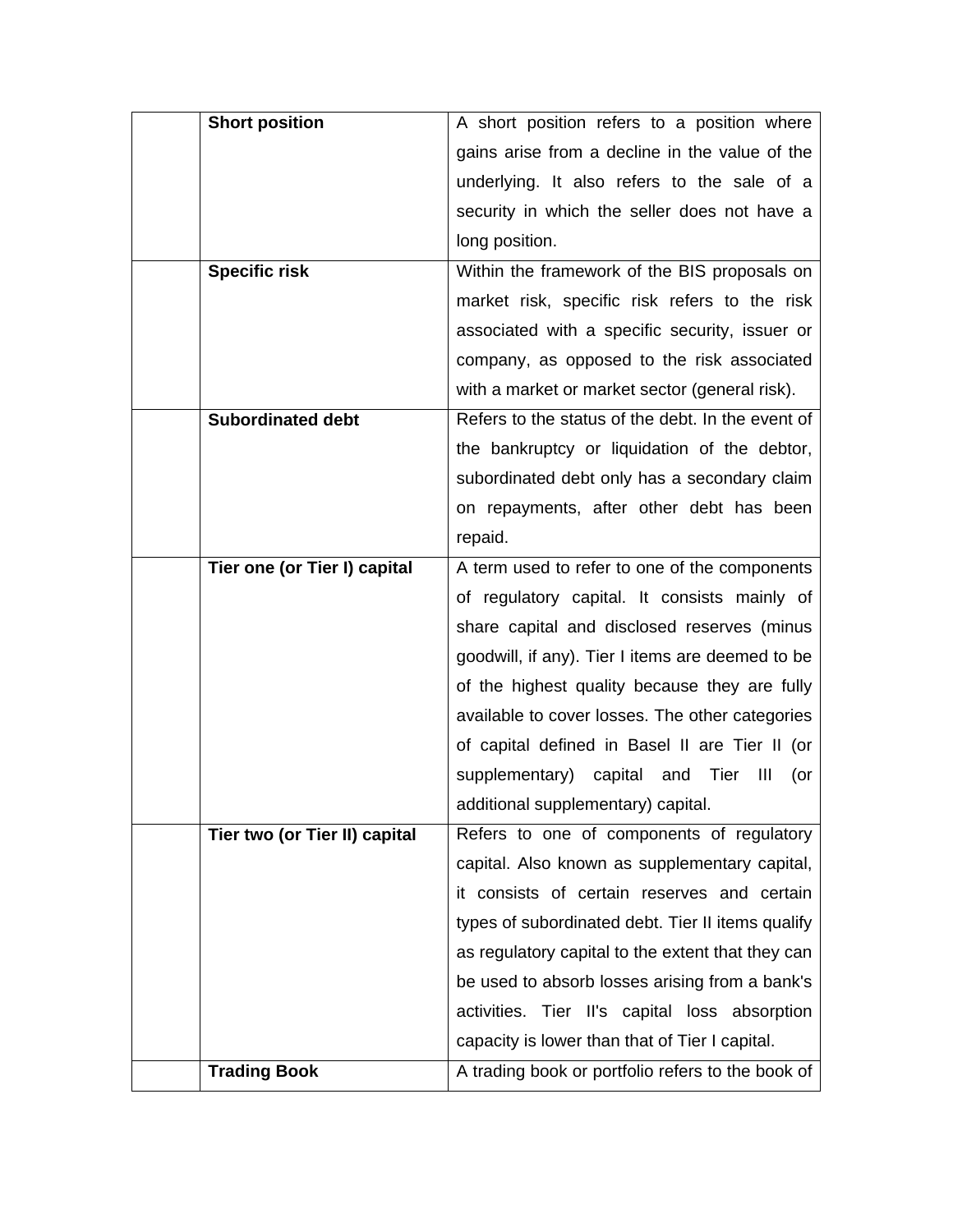|                             | financial instruments held for the purpose of      |
|-----------------------------|----------------------------------------------------|
|                             | short-term trading, as opposed to securities       |
|                             |                                                    |
|                             | that would be held as a long-term investment.      |
|                             | The trading book refers to the assets that are     |
|                             | held primarily for generating profit on short-     |
|                             | term differences in prices/yields. The price risk  |
|                             | is the prime concern of banks in trading book.     |
| <b>Underwrite</b>           | Generally, to underwrite means to assume a         |
|                             | risk for a fee. Its two most common contexts       |
|                             | are:                                               |
|                             | a) Securities: a dealer or investment bank         |
|                             | agrees to purchase a new issue of securities       |
|                             | from the issuer and distribute these securities    |
|                             | to investors. The underwriter may be one           |
|                             | person or part of an underwriting syndicate.       |
|                             | Thus the issuer faces no risk of being left with   |
|                             | unsold securities.                                 |
|                             | b) Insurance: a person or company agrees to        |
|                             | provide financial compensation against the risk    |
|                             | of fire, theft, death, disability, etc., for a fee |
|                             | called a premium.                                  |
| <b>Undisclosed Reserves</b> | These reserves often serve as a cushion            |
|                             | against unexpected losses, but they are less       |
|                             | permanent in nature and cannot be considered       |
|                             | as 'Core Capital'. Revaluation reserves arise      |
|                             | revaluation<br>of<br>from<br>assets<br>that<br>are |
|                             | undervalued on the bank's books, typically         |
|                             | bank premises and marketable securities. The       |
|                             | extent to which the revaluation reserves can       |
|                             | be relied upon as a cushion for unexpected         |
|                             | losses depends mainly upon the level of            |
|                             | certainty that can be placed on estimates of       |
|                             | the market values of the relevant assets, the      |
|                             | subsequent deterioration in values<br>under        |
|                             |                                                    |